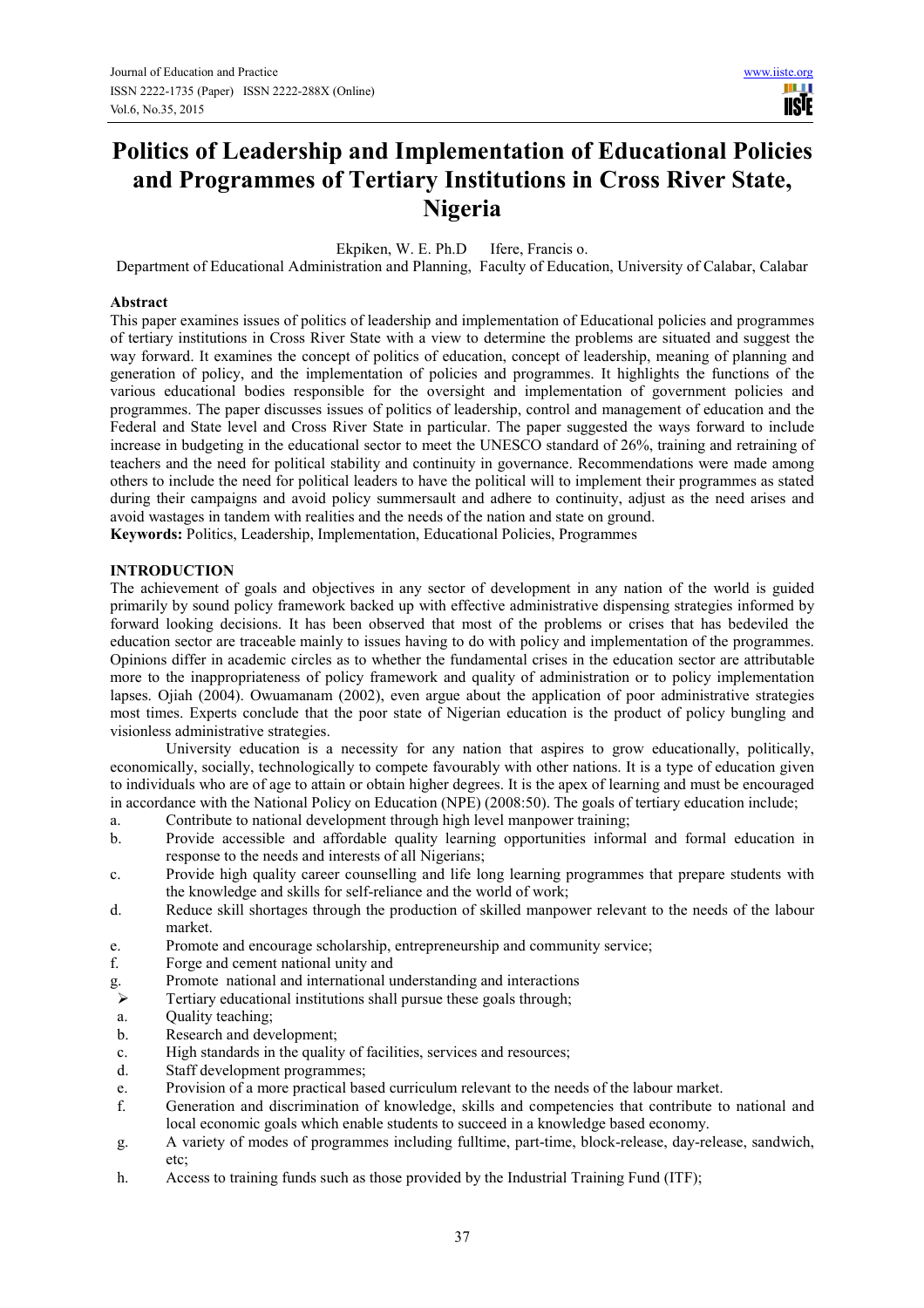**TISIE** 

- i. Students Industrial Work Experience Scheme (SIWES);
- j. Maintenance of minimum educational standards through appropriate agencies
- k. Supporting affordable, equitable access to tertiary education through scholarship and students loans
- l. Inter-institutional co-operation and linkages and
- m. Dedicated services to the community through extra-mural and extension services.

The success and achievement of the organizational goals of the university depends on the leadership and governance by the university management. Leadership is perceived as the process of influencing the activities of an organized group towards goal setting and goal achievement. The leadership in an institution can always be regarded as effective if it has achieved the established objectives in its day-to-day goal achievement efforts. Effectiveness is determined by productivity, stability, morale, turnover rate, degree of integration, maximization of individual potentialities, and values contributed to the society (Jiayeoba, 2003). It seems that leadership effectiveness in university management could be gauged through such indicators like efficiency in management, quality of infrastructure and equipment outfit, work morale and attitude level, academic standard, level of cultism and examination malpractice, and perception of the institution by the community.

#### **Concept of Politics of Education**

In Nigeria, education is one of the vital tools utilized by the political class to enhance their legitimacy and control the machinery of government and the administration. This is the reason why the aims of educational policy should be derived from over-all national goals and should be integrated with political decisions associated with other aspects of national life. Okunamiri (2005) defines politics as consisting of struggle among actors pursuing conflicting desires on public issues. Most of the earliest definitions of politics emphasize units of behaviour etc. these definitions tend to centre on three essential ingredients namely (i) the event of authority and control (ii) the predominance of public interest and actions (iii) the element of institutionalized legitimation and accountability in the way activities are performed. Thus politics is seen as the act of who gets what and when in the affairs of the group. Hence educational policy should reflect the interest of the citizens and the state.

Nnoli (1986:3) refers to politics as the struggle for and exercise of power, authority and influence in a society. Nnoli (1986:9) aptly defined politics as all those activities which are directly or indirectly associated with the seizure of state power, the consolidation of state power and the use of state power. Nigerian politics has come to mean the allocation of social services, amenities and various government facilities to the various groups in the country. It is nowadays an adage in Nigeria politics "that who sits on the throne decides". This is because a leader who is at the helm of affairs like the president or the governor makes policies on several issues and takes decision with his or her cabinet. During the implementation of these programmes like in the education sector, he ensures that his personal interest and that of his pressure groups are considered first before others.

This is based on the premise that politics of education refers to the social and political contexts of education. The main objective is to identify and examine the various social and political factors, influences, issues and problems which affect education production processes and to identify the possible strategies for harnessing and controlling such factors, influences and problems for the benefit of educational administration and planning in the society. The philosophy and content of education as expressed in curricula, syllabi and textbooks have tended to reflect the dominant ideologies and policy outcome of government. Politics of education involves a complex inter-relationship among interest groups, politicians, bureaucrats and knowledge brokers. These actors cutting across the whole educational structure want schools to serve particular goals and needs as they define to suit themselves.

#### **Concept of Leadership**

Leadership is about relative influence since a leader is someone who has more influence over the others than they have over him or her (Fageyinbo, 2005). It is about building and maintaining a sense of vision, culture and interpersonal relationships as well as involving management issues that include the co-ordination, support and monitoring of schools as organization. It is the process by which a person influences others to accomplish an objective (Akhilshahani, 2010). Leadership is very strategic in every successful organization. If leaders at all levels of our education system are alive to their responsibilities, the standard of education will not fall. Therefore, leaders must strive to embrace the new trends in leadership. The person at the helm of affairs in the organization is a leader. He ensures that effectiveness, efficiency and proficiency within the organization is enhanced (Erkutlu, 2008). Leadership has been defined from various points of view as there is yet to emerge a universally accepted definition of the concept. It is a complex process where a leader influences the people within the organization in order to accomplish a mission, task or objectives and direct the organization in a way that makes it cohesive and concurrent (Northhouse, 2007).

Peretomode and Peretomode (2008) defined leadership as the art or process by which a member of a group or organization persuades, inspires or influences the attitudes, behaviours and actions of others or their activities so that the group or organizational members will work willingly, cooperatively an enthusiastically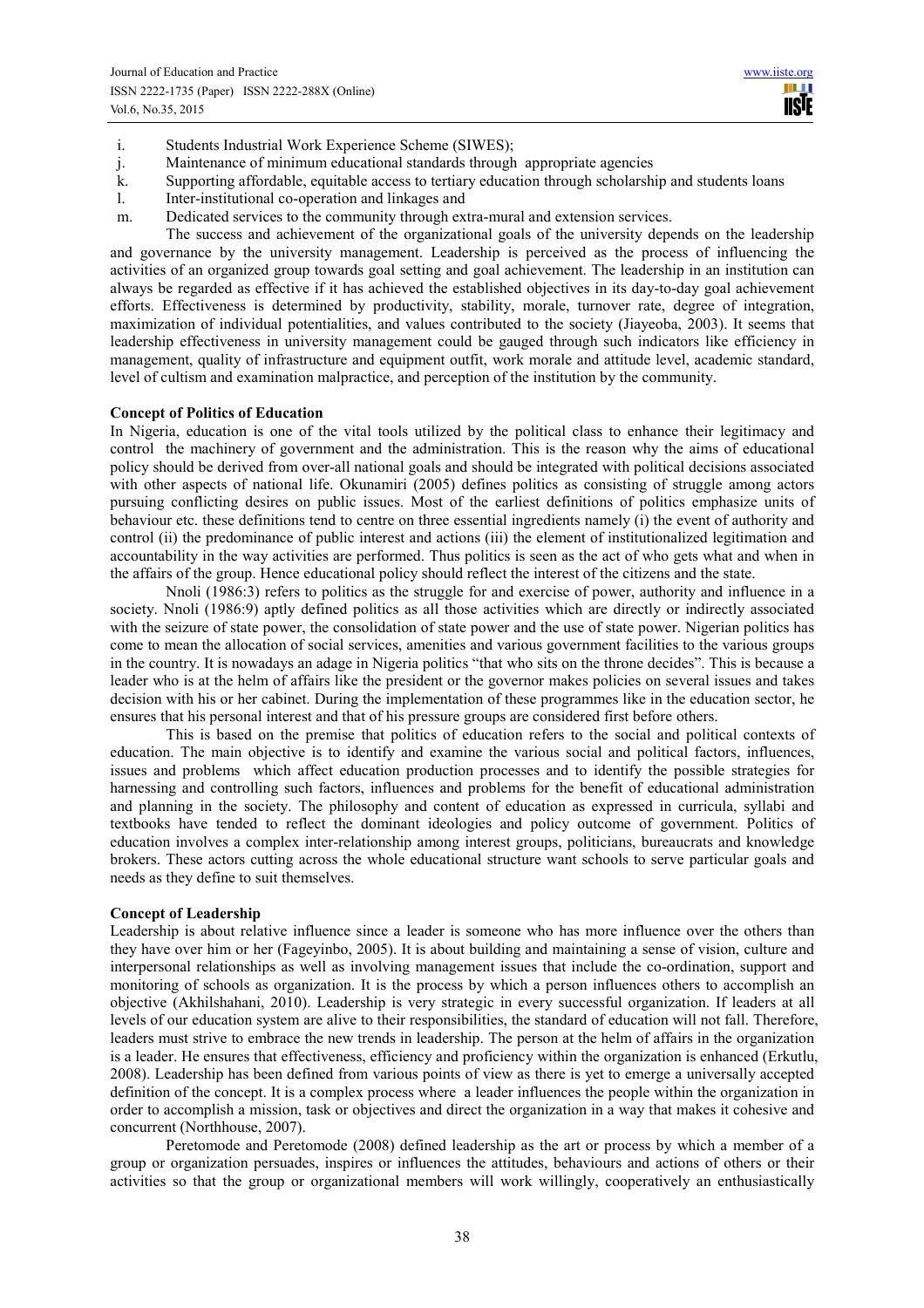towards the accomplishment of set goals. Leadership according to Nakpodia (2009) is the process of solid influence which one person can enlist the aid and support of others in the group for the accomplishment of a dominant task. The central theme of leadership is getting things accomplished through people.

It is generally accepted that the quality of leadership in an organization, be it religious, social, business, education, military or otherwise affects to a large extent, the success or failure of that organization. Leadership is an input into an organization and involves inter-personal influences on initiated structures and acts that result in a consistent pattern of group interaction aimed at productivity and individual fulfillment. This is done by applying leadership attributes such as belief, values, ethics, character, knowledge and skills and appropriate styles.

To perform effectively and achieve success, leaders must depend on the situation they find themselves as well as the nature of the organization, as different situations require different leadership abilities and skills and styles. Leadership is indispensable in any organization. It is all about social influence which one person is accorded support by other group members to achieve laid down objectives. Aguba (2009) stressed that leadership being both the adhesive that binds the group together and the catalyst that triggers employee motivation can have a major influence on organizational performance for it is one of the crucial factors that lead to success. Therefore, the administrative functions like planning, staffing, organizing, coordinating, directing, controlling among others would be ineffective without good leadership.

Some of the leadership styles include: autocratic leadership style, democratic, laissez-faire, charismatic, leadership styles. Also we have according to Blake and Mouton (1964);

- i. Improvised leadership:- Minimum effort is made to sustain organizational membership. This is an abdication of responsibility and the lack of leadership is obvious.
- ii. Task-oriented leadership:- Emphasis is placed on work, but good relation is incidental. Production is the main concern, so close supervision and authoritarian style is noticed and interaction is strictly official. This style agrees with the assumption of theory X and formal authority is used to exert conformity and ensures high productivity.
- iii. People-oriented leadership:- Focus is the needs of people and production is incidental. The leader emphasizes sound interpersonal relations and keeps organizations goals ambiguous or general so as to make room for the personal needs of members, which is contrary to organizational goals. Leader makes concerted effort to avoid conflict and develops a high morale among members.
- iv. Balanced leadership:- This style tries to achieve equilibrium in the organization by striking a balance between high production and good relations. Extreme positions are avoided and a middle course adopted between formal and goals of the organization are neglected.
- v. Integrated leadership:- There is high concern for both production and people when a leadership style is balanced. Work is accomplished by highly committed and motivated people and effort is made to achieve high degree of congruence between organizational goals and the personal goals of members. This style has faith in members. So there is participation, communication is open and free to aid team work and group decision-making.

A leader is expected to encourage his followers to develop willingness not only to work but to work with zeal and confidence. To achieve this, a leader amongst other attributes;

> *Is to possess basic innate intelligence, have good sense of judgement, be emotionally mature, be zealous, exude self confidence, be versatile, have initiative and have task-relevant knowledge (technical) skills. He is not to stand behind a group to push himself before the group as he facilitates progress and inspires the group to accomplish organizational goals (Weihrich & Koontz, 2005).*

#### **Meaning of planning and generation of policy**

Organizations are set up to achieve different purpose or objectives which guarantee their survival and continued existence. The achievement of organizational goals involves planning, thus planning is the first and basic of all management functions. Planning according to Okwori (2011) is a rational and intelligent process of preparing or arranging a set of decisions for future actions directed at achieving goals and objectives by the best means (methods) possible. It is basically future and goal oriented. This is from where policies are being generated. It calls for effective utilization of resources for the achievement of organizational goals. Planning is a process of establishing priorities for future actions in an attempt to solve economic problems which stem a thought to the goals, aspirations and priorities of a nation. To plan well, you must know the needs, the goals desires and aspirations of the people you are planning for. For example, you must know the needs of Nigerians to plan for Nigeria education. You need to be acquainted with the environment (society) and know the demands of such society. People accept things that are of positive value and benefit to them. If you intend to carry them along, then you must plan to meet such desires, hence the need to be conversant with every segment of the environment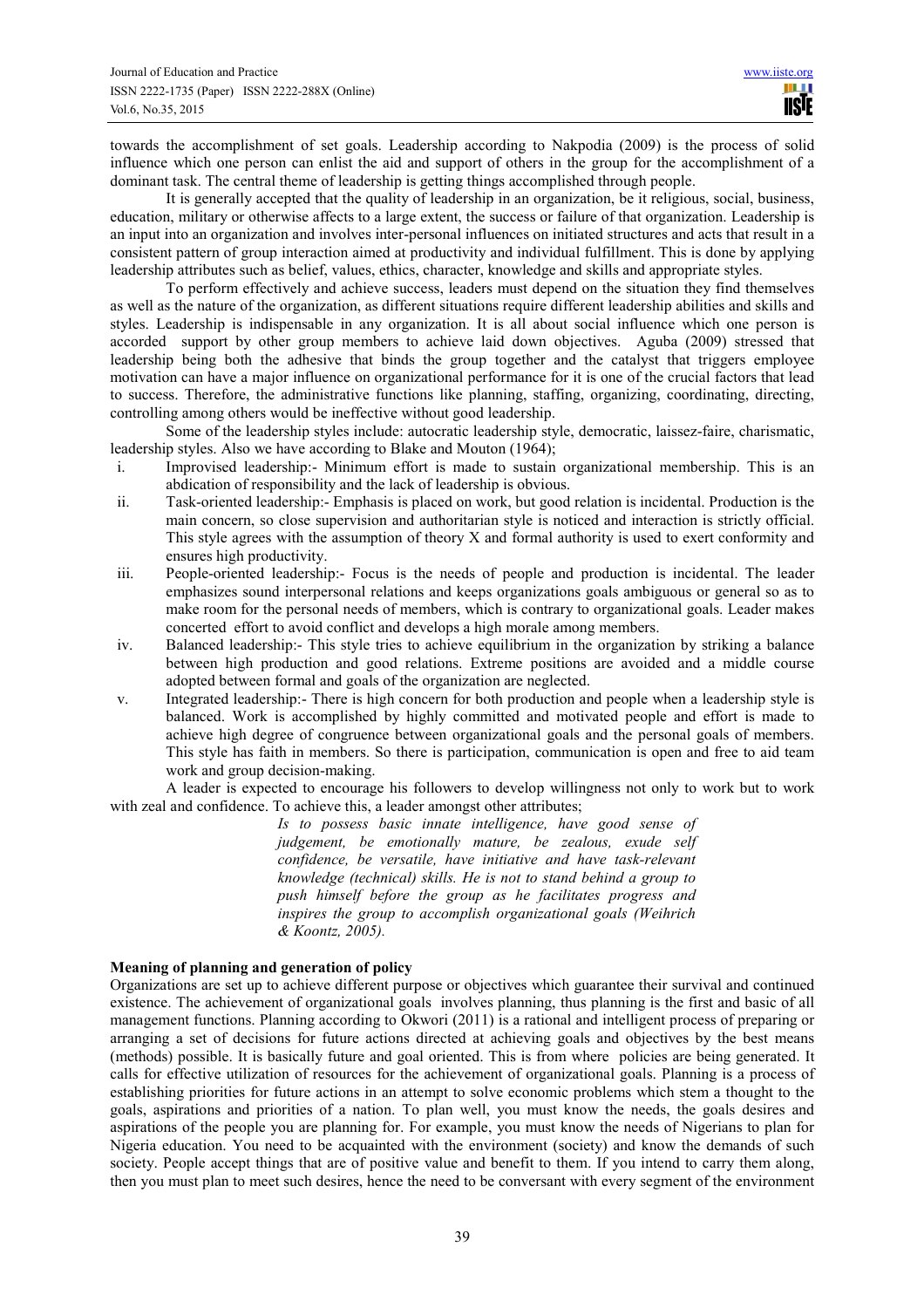before planning. Since development takes place over a long period of time, planning is designed to achieve development in a continuous and spiral process. Thus, therefore planning is not only concerned with goals and objectives and policy formulation, but also how to achieve the goals and objectives which is the implementation of the programmes laid down. It calls for effective utilization of resources for the achievement of organizational goals. Planning helps a person to be prepared because it is a blue print for action that leads to good results.

The plan starts with a set of inter-related decisions that is referred to as plan. As efforts are made to carry out these decisions, the people are involved in a feedback system of new information. The new information reveals errors and unexpected events as well as new possibilities. The information therefore calls for changes in the original decision in order to achieve better results. Educational planning therefore is the application to education itself of what real educators seek to instill in students- it is a rational scientific approach to problems in education. This approach involves identifying objectives and available resources, examining the implications of alternative courses of action and choosing wisely among them, deciding on specific targets to be met with the best means systematically. Educational planning is therefore much more than drafting of a blue-print. It is a continuous process of planning, of where to go, how to get there and by what best way. By this, planning helps to attain larger and better aggregate results with limited available resources. It must therefore reflect the societal and individual problems and needs.

It is a common saying that failure to plan is planning to fail. This presupposes that every success achieved through this plan, policy formulation and implementation of the programmes is the outcome of a good plan. Therefore we need planning for many reasons including the following as it is the foundation and bedrock of educational policies and its implementation of the programmes.

- 1. Determine the objectives and goals of the educational system and device means of achieving them
- 2. Align our limitless needs, desires, expectations and aspirations with our available and limited resources in pursuit of desirable educational goals;
- 3. Decision-making about the educational system in terms of programmes and operations is a product of planning;
- 4. Planning ensures that provisions are made for the different competing sectors of the education system;
- 5. Planning helps to reduce and avoid wastages in the educational system;
- 6. Investment made in education demands planning to ensure adequate dividend such as production of and well developed students and adequate manpower for the countr;.
- 7. Planning in education helps to ensure quality of education provided which will meet the challenges of the global world.

## **Meaning of educational policy implementation**

Educational policy implementation is the process of carrying out educational objectives or plans of action. It is the stage where the policy or policies formulated are tested to see how real they are. Egonnwan (2001), stated that it is at the policy implementation stage that the policy becomes operational through the passing of legislation. Educational policy implementation is different from educational policy formulation in that educational policy formulation is just the stage where policy makers take decisions as to what is to be done and how it would be achieved.

In Nigeria, policy generation and implementation involve major interest groups and stakeholders in education. These include the Federal and State ministries of Education, the National universities commission, the National Board for Technical Education, Educational Research and Development Council, the state school Management Board, the state secondary Technical Education Board, the state Universal Education Board, the Local Government Education Authorities, the National Council for Nomadic Education and the National Business and Technical Education Board among others.

The federal government through the Ministry of Education controls education. this is done under the leadership of the minister of Education. The Minister of Education is appointed by the president of the country and subject to senate approval. The federal government works in conjunction with the state and local government to ensure that the goals of education are achieved.

#### **Setting of policies and standards**

The following Ministries are responsible for policy-making and setting of standards in education at various levels; the Federal Ministry of Education is the government body that directs the affairs of education in Nigeria with the following responsibilities.

- 1. Formulation of a National Policy on Education, in order to ensure uniform standard and quality control;<br>2. Collecting and collating data for the purpose of educational planning and financing:
- 2. Collecting and collating data for the purpose of educational planning and financing;
- 3. Maintaining uniform standards of education throughout the country;
- 4. Advisory services in respect of all level of education below the tertiary level;
- 5. Controlling the quality of education in the country through the supervisory role of the inspectorate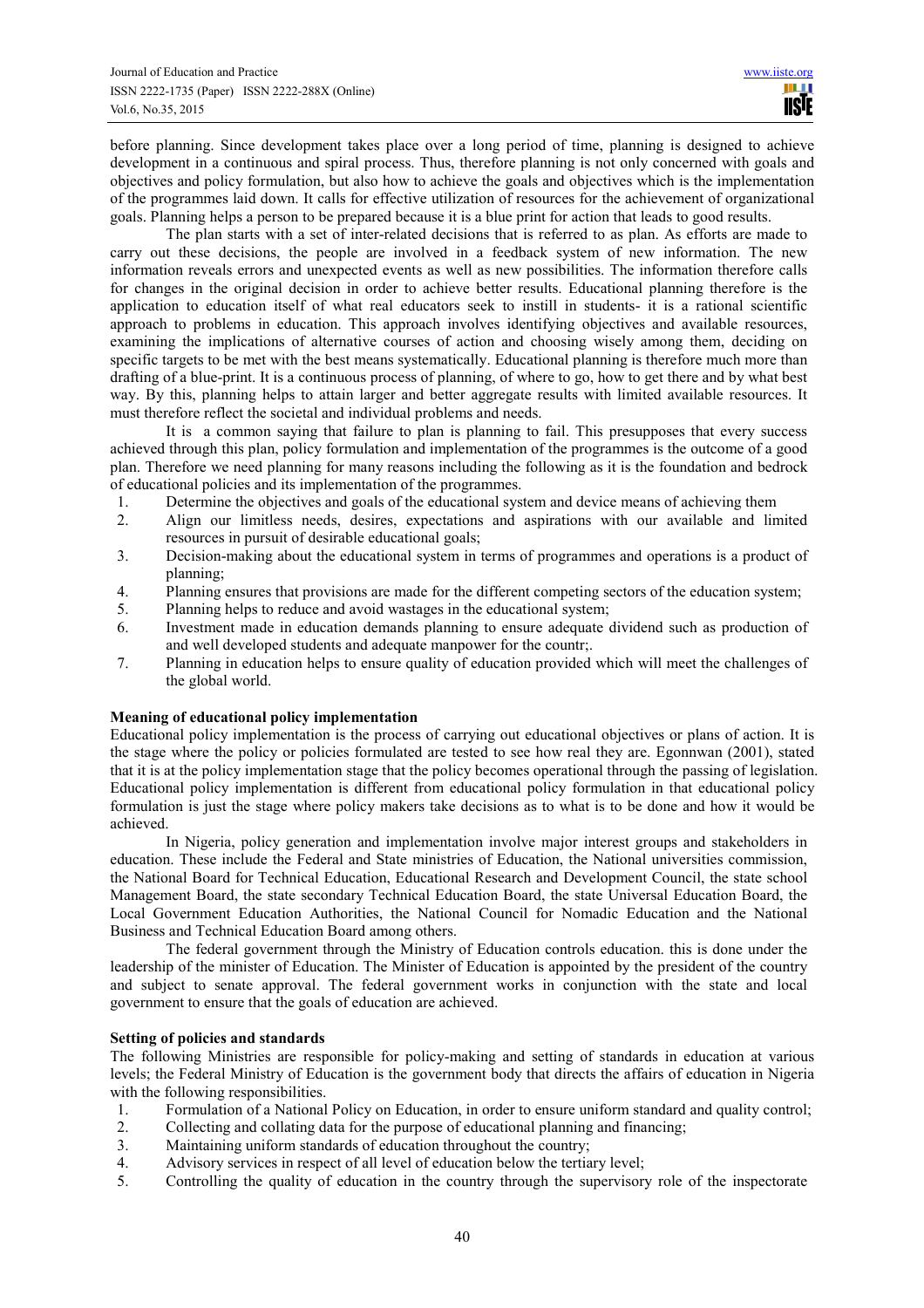H **TISIE** 

services department within the ministry.

- 6. Harmonizing educational policies and procedures of all the states of federation through the instrumentality of the National Council of Education;
- 7. Effecting cooperation in educational matters on an international scale;<br>8 Developing curricula and syllabuses at the National level in conjunction
- Developing curricula and syllabuses at the National level in conjunction with other bodies;
- 9. Coordination of non-formal education including adult education, vocational improvement centres, correspondence courses, etc.
- 10. Coordination of national school examination and relevant teacher examination testing and evaluation;

## **The State Ministry of Education**

Peretomode (2001) listed the following as the functions of the state Ministry of Education.

- 1. Administration of the entire education system in the state;
- 2. Implementing National Education Policy at the state level;<br>3. Making regulations for the admission of students into sta
- 3. Making regulations for the admission of students into state schools and withdrawal of students from schools;
- 4. Planning and developing education in the state. Inspection and supervision of both administrative and academic components of schools;
- 5. Examination and certification of primary school teachers
- 6. Award of bursaries and scholarship to deserving students of the state;<br>7. Funding of educational institutions including state universities, poly
- 7. Funding of educational institutions including state universities, polytechnics, colleges of education, school of nursing and so on;
- 8. Co-ordination and harmonization of educational activities throughout the state;

# **NIGERIA EDUCATIONAL RESEARCH AND DEVELOPMENT COUNCIL (NERDC)**

The Federal Military Government set up the Nigerian Educational Research Council (NERDC) in 1971. It was set up as a way of implementing the recommendation of the 1969 curriculum conference. To back up the establishment, Degree No. 31 promulgated in 1972 with retrospective effect from 1971. In 1988, the council was renamed National Educational Research and Development Council. Since then it has contributed a great deal to the harmonization of the curriculum and syllabuses of intuitions at all levels.

#### **FUNCTIONS**

- i. The council is responsible for researches in Education and Curriculum Development which are eventually implemented. It disseminates information on researches of the education ministry, universities and teachers organizations. The research activities assist in curriculum development for primary and secondary schools;
- ii. The body identifies materials for more effective teaching purposes and publishing them to use by teachers and learners;
- iii. Organizing workshops aimed at designing and recommending more appropriate teaching materials for schools;
- iv. The body promotes the professional growth of teachers through the organizing of in-service training course for them in training colleges and secondary schools;
- v. It has to liaise with other educational agencies at home and abroad, and also sponsor many educational researches into crucial educational problems in Nigeria;
- vi. To ensure that adequate facilities, such as books, classrooms, laboratories and equipment are provided for effective learning;

#### **THE NATIONAL COUNCIL FOR EDUCATION (NCE)**

The council is composed of the Honourable Minister of Education and the State Commissioners for Education. The body for colleges of education was set up by Decree No. 3 of 1989 to streamline the activities of the colleges of Education in Nigeria. The council members meet on rotation basis at Federal and State capitals to consider current issues on education and make recommendations in the light of national objectives of education. The state commissioners are expected to adopt such policies to suit their peculiar environment.

#### **JOINT CONSULTATIVE COMMITTEE ON EDUCATION (JCC)**

This agency plays advisory role to the Federal Ministry of Education on education matters. It is made up of professional officers of the Federal and State Ministries of Education, representatives of faculties of Universities, Nigeria Union of Teachers, National Manpower Board, Institutes of Education and other similar bodies in the nation. They deliberate on professional aspects of education such as quality in education, mobility of teachers, affiliation of Teachers Colleges to Institutes of Education or Universities. It covers education below the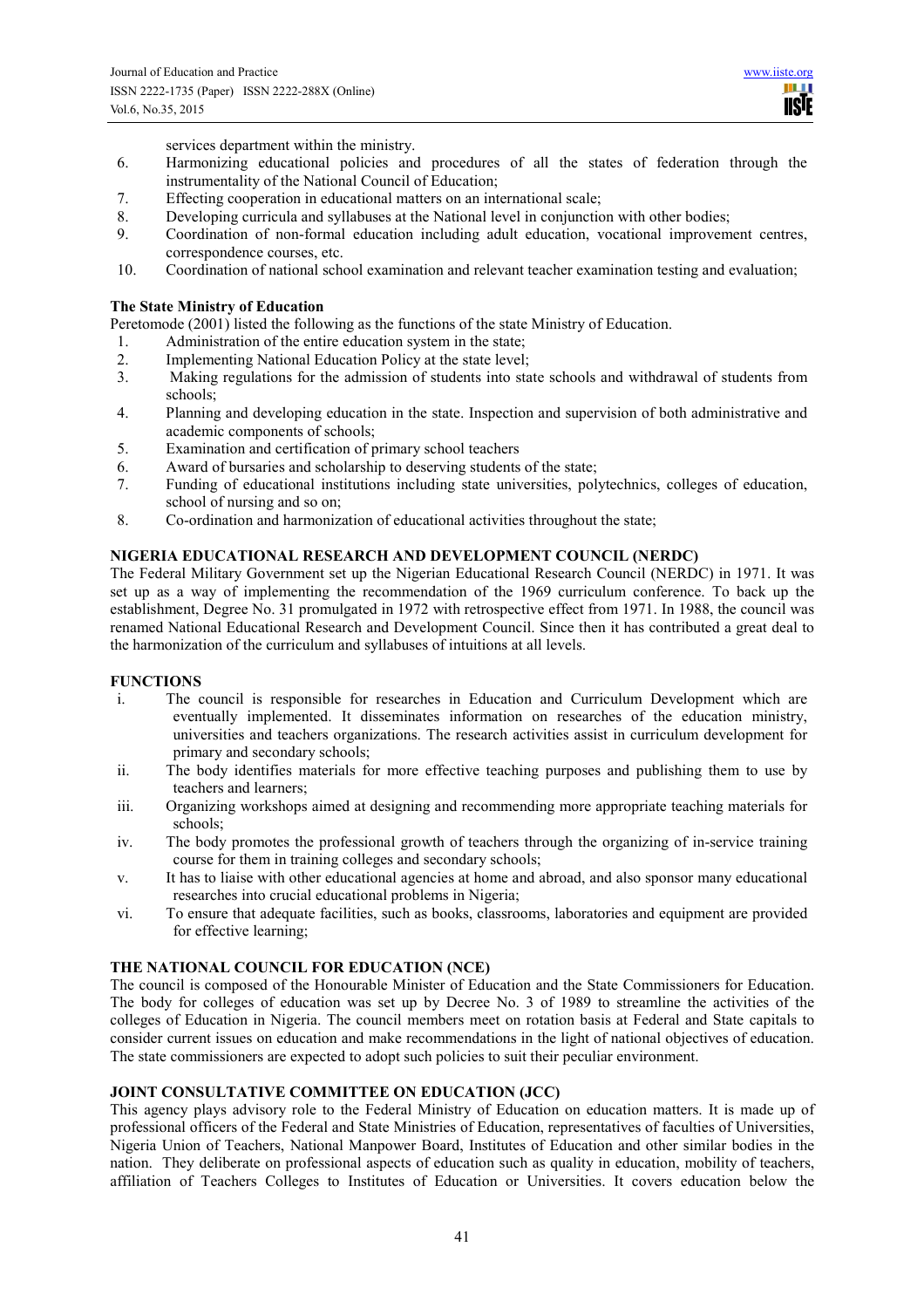university and professional levels. The join consultative committee works through a committee known as the reference Committee of the Joint Consultative Committee. The committees are for primary education, secondary education, teacher education, technical/vocational education, educational planning and administration and educational services.

The Reference Committee is made up of representatives of Ministries of Education and Institutes and Faculties of Education. This committee's main job is to discuss all memoranda submitted by the Ministries of Education or any agency and make recommendations for further deliberation by the Joint Consultative Commission. Although the NCE and the JCCE are advisory bodies, their recommendations are usually directly or with some modifications to suit the respective states.

## **Some of other functions of the Joint Consultative Commission (JCC) include**

- i. To determine the manpower needs of the country and making recommendations and providing guidelines according to the universities to ensure that their programmes and courses of study are related to the needs of the country;
- ii. To determine the appropriate policies in relation to specific educational issues and problems as may be referred to it from time to time by the Federal Government;
- iii. Making use of its members who are experts in education to provide professional advice to the Federal Government whenever the need arises;
- iv. Providing a national forum for the disseminating and exchanging of educational ideas among the states of the federation;

## **NATIONAL UNIVERSITY COMMISSION (NUC)**

The National University Commission (NUC) was established in 1962, and it became a statutory body in 1974 by Decree No. 1 as a statutory body in order to give it the proper scope to perform its function. The Decree gave the Commission broad responsibilities and functions which are geared towards coordination, developing and financing of Nigerian Federal Universities.

## **FUNCTIONS OF NATIONAL UNIVERSITY COMMISSION (NUC)**

- 1. To advise on the establishment and location of new universities and other degree granting institutions in Nigeria;
- 2. To prepare, after consultation with all the State Government, the Universities, the National Manpower Board and such other bodies as it considers appropriate, periodic master plans for the balanced and coordinate development of universities in Nigeria. These plans include;
- 3. The general programs to be pursued by the universities in order to ensure that they are fully adequate to national needs and objectives;
- 4. Recommending the establishment of new faculties and postgraduate institutions in existing universities;
- 5. Advising governments on the financial needs of the university education in Nigeria;
- 6. To receive grants from the Federal Government and disburse them to the universities;
- 7. Collating, analyzing and publishing of information relating to university development and education in Nigeria;
- 8. Undertaking periodic review of terms and conditions of service of university staff;<br>9. Acting as an agency for the channeling of external aids to Nigerian universities.
- 9. Acting as an agency for the channeling of external aids to Nigerian universities, bearing in mind the country's foreign policy and security, etc.
- 10. To make such other investigation relating to higher education that the commission may consider necessary in the national interest;
- 11. To carry out such other activities as are conducive to the discharge of its functions under its Act;

### **School programmes**

People throughout the world attend one school or the other. The quality of schools varies widely among countries. The industrialized nation like Australia, Canada, Japan, the United States of America and most European nations have well established educational systems as compared to underdeveloped and developed countries, Nigeria inclusive. The most important thing to note in any school situation is the nature of programmes that are necessary towards the attainment of educational values of the learner in particular and the nation as a whole.

 Ademola and Waheed (2006) refer to programmes as activities which are crucial for the realization of a set of objectives. This means programmes of a school/institution imply various activities the school is engaged in, in order to fulfill the curricular and extra –curricular objectives the school is established to achieve. This calls for the system to carry out successful plan and implementation of each programme which compliment each other. The school programme is a list containing details of items, institution (Webster, 2005). School programmes cut across all levels of educational institutions from the kindergatern through each level has its educational programmes peculiar to it. According to Webster (2005), a school programme could be a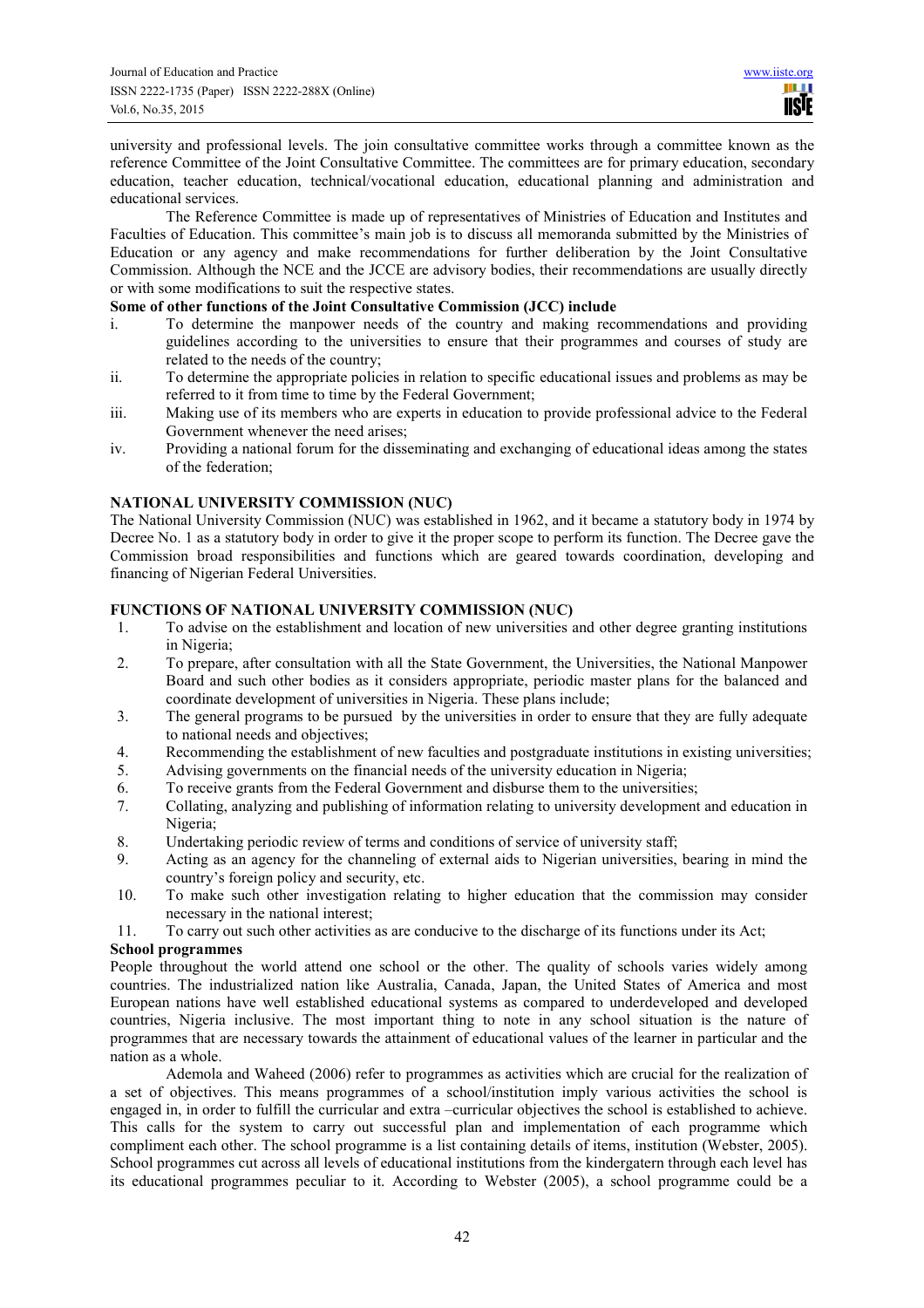curriculum or syllabus for a course of study. It also involves consideration of the process of teaching, which is the methodology.

 Tertiary education, according to the world bank, (2002), is central to the creation of intellectual capacity on which knowledge production and utilization depend and the promotion of lifelong learning practices necessary for updating people's knowledge and skills. It stressed further that for tertiary institutions to fulfill their educational, research and respond effectively to changing education and training needs and adapt to a rapidly shifting tertiary education landscape. (Word Bank, 2002).

 According to the former Minister of Education Mallam Ibrahim Shekaru at a world conference forum in London in 2015, he said that education was critical to Nigeria's future, and that the Federal Government's commitment to ensuring quality teaching and learning was paramount and not negotiable. He went further to say that the administration of president Goodluck Ebele Jonathan had made funds available to tertiary institutions across the levels to cater for the needed infrastructure and facilities that would enhance the teaching and learning processes. That education is the core of the transformation agenda and access and quality are the key goals of the education sector. The question is; now that there is a new government in place and party, have feasible for this continuity? This is one of the basic problems of policy implementation and programme implementation in Nigeria.

#### **Cross River State Education Reforms**

On 26th November, 2006 the former Commissioner for Education of Cross River State Government, Professor Celestine O. Bassey presented an address at the 53rd meeting of the National Council on Education held at Cultural Centre Complex, Calabar. His address was titled "The Challenges of Educational Reforms in Cross River State". In this address, he stated that at the inception of the administration in 1999, the operational indices of quality education were at appalling level. That the government at the time was confronted with an avalanche of systematic problems that required a series of proactive interventionary measures to restore congenial environment for teaching and learning. These problems were;

- a. Deteriorating physical infrastructures (e.g. classroom blocks and the non availability of the structures in some cases);
- b. Declining productivity on the part of teachers, arising principally from low morale, absence of training and retraining programmes and dearth of teachers particularly in the sciences and mathematics;
- c. Lack of teaching and learning aids such as basic textbooks/writing materials for students and teaching aids for teachers;
- d. Non availability of data on students' enrolment as well as inaccurate statistics on available teachers and their subject areas;
- e. Lack of adequate logistics and personnel to carry out effective monitoring and supervision of schools;
- f. Drastic fall in the quality of education occasioned by the unwholesome mass-promotion of pupils/students to higher classes regardless of their performances in the promotion examinations;
- g. High rate of cultism and other antisocial activities culminating in an increase in the drop-out syndrome;
- h. The educationally disadvantaged status of the state reflected in the dearth of critical manpower of Cross River State origin;

Guided by the resolution at the education summit of 2000, government began the task of repositioning the educational system in the state through the formulation and implementation of educational policy and guidelines, based on sustainability, quality and standards.

#### **ISSUES**

The important role of university education in nation building is no news again across the world. Countries and continents are faced with the challenges of how to enhance their ability to apply knowledge based solution in addressing numerous development challenges they face. (Ramphele, 2004). The National Policy on Education, FRN, 2004 (Revised) stated that Higher Education should among other things aim at;

- a. The acquisition, development and inculcation of proper value-orientation for its survival and
- b. The acquisition of both physical and intellectual skills which will enable individuals to develop into useful members f the community.

This, therefore situates universities and research institution at the centre of efforts by public and stakeholders to ensure that development is achieved across all spheres of life. This is why it is said that the strength of African Universities and Research institutions determines the pace of development in the continent while the weakness of such institutions portend a key index as well as contribute to its poverty. (Sawyer, 2004:217). Sawyer paints a clear picture of the key role universities can play in ensuring that nations within the African continents, Nigeria inclusive, keep up with the wave of development movement across the world. The quality, availability and access to good university education has become indices and determining factor for development, hence it has been described as an important tool in any human society which makes man to develop faster than other creatures. (Aluede, Idogho and Imonikhe, 2012).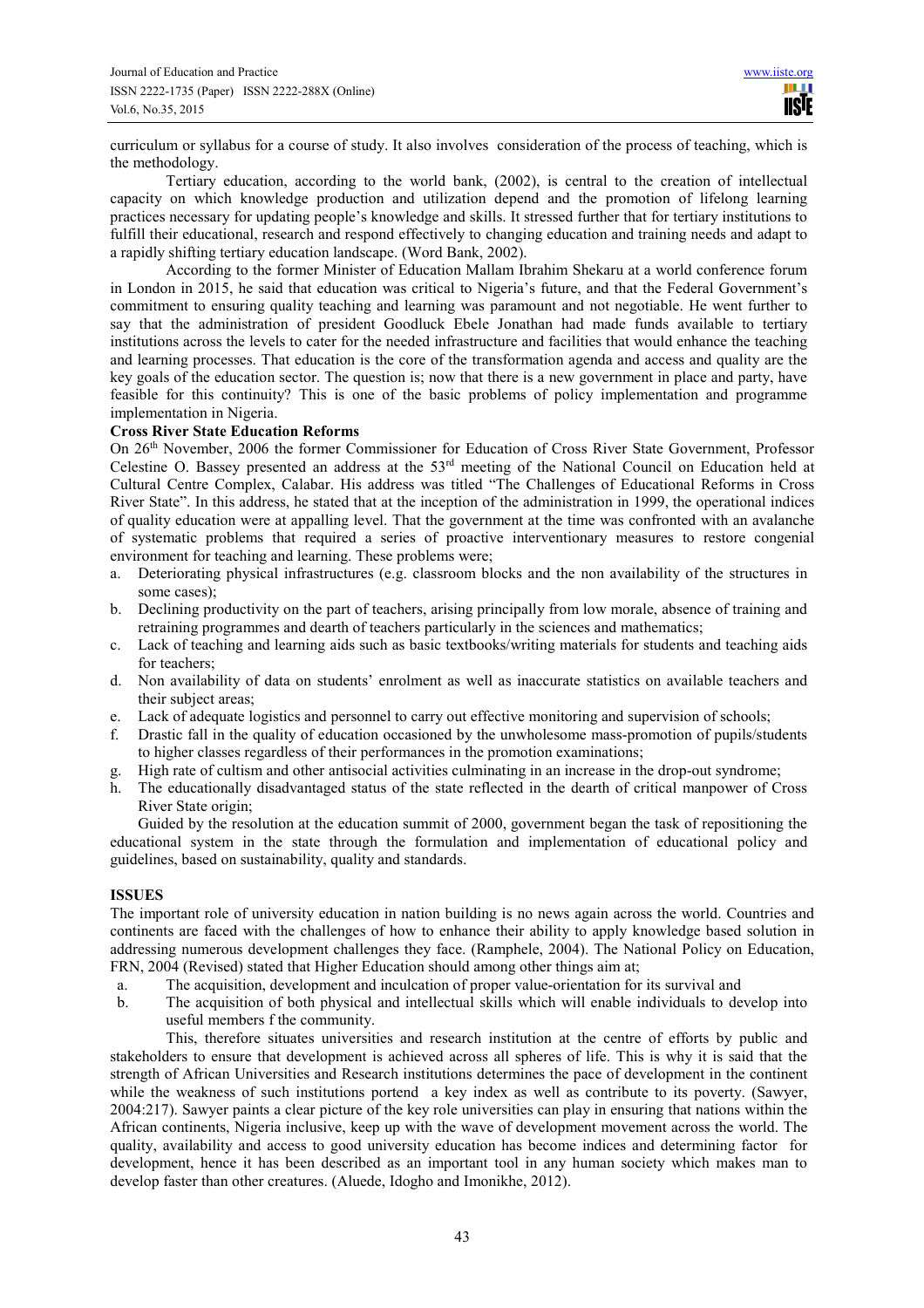In Nigeria, the debate on the need to explore ways of ensuring even availability and access to quality education among component states in their various geo-political zones in the country have been on for decades. According to Ifenkwe (2013:9), "in the years past, it was difficult to get the Northerners to accept formal education. This led to a wide disparity in educational achievements between the north and the sought and brought the notion of educationally-disadvantaged states among which is Cross River State. The situation has, however changed today at all levels". Going by these challenges facing states and Federal government between different zones of the country, it is pertinent to ask how far has the situation changed. Lots of efforts are being made by governments all over the country, including those in the northern states and some in the south-south including Cross River State. But the question that is being asked is whether our political leaders are actually following the right direction in the effort to bridge the gap through implementation of policies and educational programmes.

### **Issues of politics of leadership and policy implementation in education**

The success of any organization is largely dependent on a sound and good leadership. This is because policies and decisions which can help to direct the activities of an organization to success, have to be executed by the leadership. Leadership is an essential factor among all social animals. The need of leadership stems from the fact that each organization or group has needs to be met. In the world over, there are certain policies, reforms and developments in education that have some political undertones, similarly, certain political issues have found expression in the policies and programmes recommended and adopted for education. In Nigeria, there are some political issues that have influenced education directly which include;

## i. Control and management of education

# **i. Control and management of education**

With the government's commitments on the skills required for more rapid growth of the economy and the provision of basic knowledge to the citizens of this country, there came an increased financial commitment and support from the Federal Government to the educational systems in this country, especially the Higher Education. The rationale for such commitments is predicated upon the doctrine of the Human capital which implies that without the required stock of skills, physical capital accumulation will be unable to lead to a rapid economic growth, Okwori (1995). Based on the huge funds committed by government in the provision of education for the citizenry, it became incumbent on it to assert some degree of control on educational operations in the areas of policies, and implementation of her programmes especially in higher education.

Consequently, the Federal Government funded institution such as universities; this objective is achieved through the National Universities Commission (NUC), while in the states Universities either the office of the secretary to the state Government or the state ministry of education sees to the country of universities and/or other tertiary institutions in the state. This is what this paper seeks to examine in politics of leadership and implementation of educational politics and programmes of universities in Cross River State.

The nature of the content is essentially in the form of ensuring, through a more systematic method of auditing, monitoring and supervising, that proper expenditure of funds for federal projects (and state projects for state owned institutions) and data necessary for accurate financial planning and projection is collated. In this paper, the universities are; University of Calabar, Calabar (Unical), Federal College of Education, Obudu which are Federal Government owned and Cross River State University of Technology (CRUTECH), College of Education, Akamkpa, Institute of Management and Technology, Ugep which are owned by the Cross River State Government. These arrangement appears to have provided some measures of accountability in the use of scarce resources in running these institutions. The implication of this however, is that the nature of courses offered in these institutions reflect the interest of the governments that established and/or finance them. However, universities are no longer to decide on what courses to offer or facilities to provide except those approved by the National Universities Commission (NUC), as well as what caliber of students to admit except those recommended to them by the Joint Admission and Matriculation Board (JAMB). This, no doubt, will tell greatly on the quality of schools input into the university system.

Before the establishment of Jamb, each university conducted its Matriculation examination in which a large number of candidates were subjected to rigorous and a highly competitive examination during which the best students were admitted. The present method of admission through JAMB, constitutes an infringement on the traditional university autonomy and academic freedom which the Academic Staff Union of Universities (ASUU) have and are still advocating for. The university council no longer exercise full control over the internal governance of the university while the traditional power of senate to exercise full control over what academic programmes its university should pursue is drastically eroded.

During the 1979 electioneering campaigns in Nigeria, different political parties sought to capture votes of the electorates by promising among other things, better educational opportunities. They made these promises because of the absolute faith which the politicians as well as the electorates have in education, it was not political gimmicks. They regarded education as a government responsibility and an instrument for national unity, political socialization and economic development. The faith in education as the "magic wand" for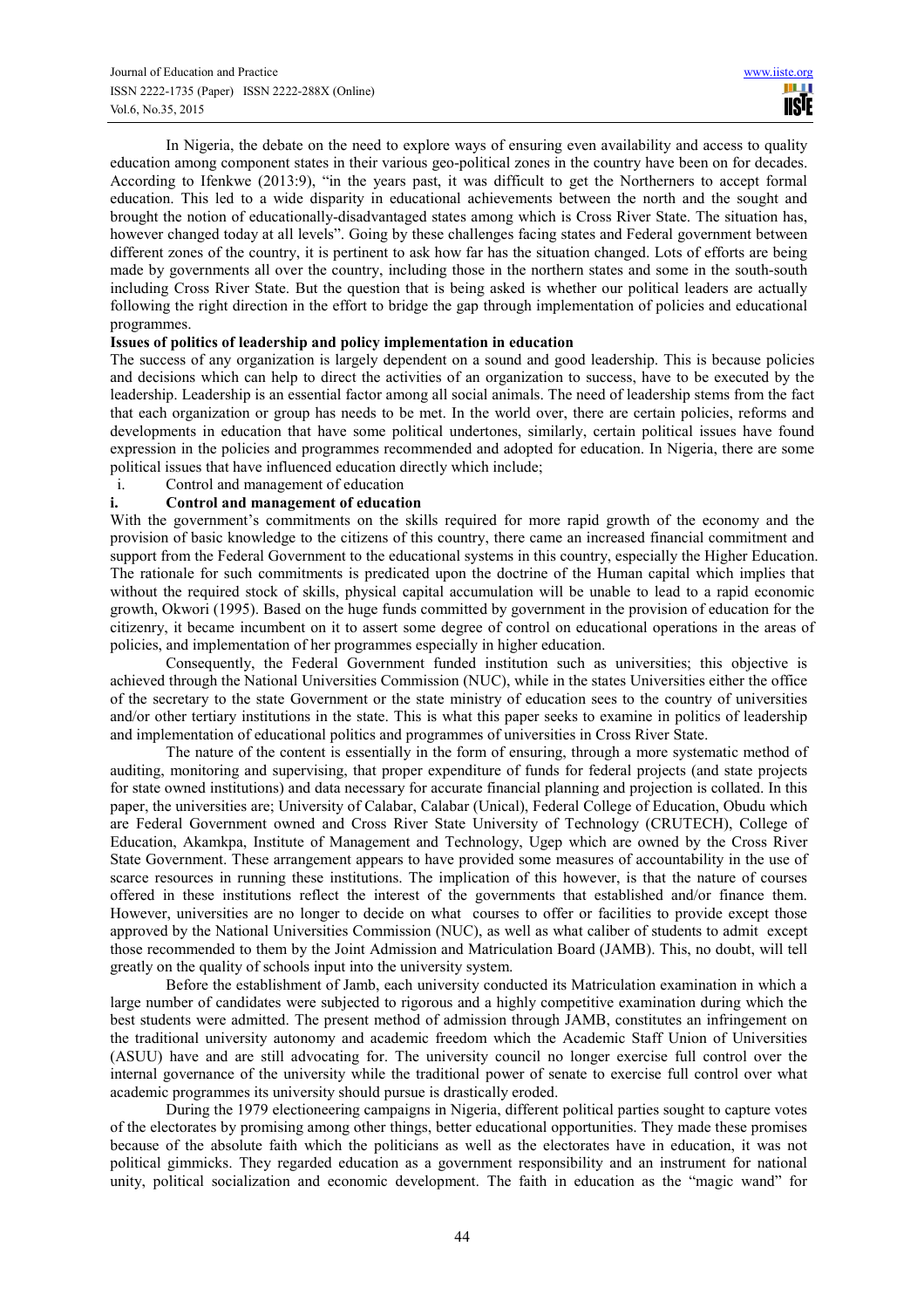IISIE

societal progress and modernization is given credence by the National policy on Education (NPE 2004 in Okunamiri in 2005:15) which states that;

> *Education in Nigeria is no more a private enterprise, but a huge Government's compete and dynamic intervention and active participation. The Federal Government of Nigeria has adopted education as an instrument par excellence for effective national development.*

In Nigeria, education is perhaps rooted in the western classical philosophy, that he who controls the education of the young people controls the future of the nation. Political parties on assumption of office try to fulfill its election promises. An example is worthy of note is when four out of the five political parties in the second Republic did imply radical educational developments in their states. The unity party of Nigeria (UPN) significantly poised free education at all levels. The implication of these political creeds on education is the tendency for education to be free at all levels in some states and not free at all levels in others. While some states offered, inter alia, bursaries and scholarships to all their students in Higher institutions (like the unity party controlled states) others maintained minimal public responsibility for the costs of secondary and tertiary levels education.

Consequently, the dichotomous educational policies and programmes in the different states due to political party inclinations tended to tilt the educational systems expansion especially the higher education in a way that it would be tremendously rapid in some states but relatively slow in others. The political party impact on educational development in the country might have party impact on educational development in the country might have in the long-run subverted other laudable political objective such as equality of opportunity to education, bridging educational gap, even education growth and development as well as the use of education to promote national unity. It is pertinent to note that the dramatic development in the politics of Higher Education sector was the decision by both the federal and state governments to locate two universities in a town of a young state that had not enough infrastructures. This trend has continued to establish new universities in state governments have continued to establish new universities in states that are not economically viable to even sustain one university. This is also applicable to other forms of higher education.

The implication of the proliferation of universities and other tertiary institutions in Nigeria which was the outcome of the bid by the politicians to impress the electorates without taking into consideration the financial implication, is the tendency for these institutions to be inadequately funded for expansion and development programmes. In Cross River State, we have Cross River University of Technology (CRUTECH), University of Calabar, Calabar (unical), Federal College of Education, Obudu, College of Education, Akamkpa, Institute of Management and Technology, Ugep.

These institutions are handicapped financially and are unable to provide the adequate human and physical resources needed to attain that level of academic standard which is expected of them. Furthermore, the proliferation of higher education due to political influence has given rise to over production of graduates who are jobless because the political system has failed to provide job opportunities to match the outputs from these institution. In Cross River State, some of these institutions were cited because of satisfying some influential politicians and the some of the products of these institution are yet to secure employment.

# **The way forward**

# **i. Training of teachers**

In order to achieve the national objectives through education, quality teachers are required for quality education. Therefore the teacher training institutions and colleges of education have to be strengthened. This calls for addressing these issues in College of Education, Akamkpa, Cross River State University of Technology, Calabar, Federal College of Education, Obudu and University of Calabar, Calabar which this paper is premised on. In addition, the institutions have to be conversant with the quality of teachers required to realize educational objectives and implement the provisions of educational policy and programmes implementation.

#### **ii. Politics stability**

Politics determines the direction of an educational system. Incessant change in government does not favour the achievement of educational objectives. This calls for political stability and stable educational policies. The new government that came on board on May 29<sup>th</sup> 2015 both at the Federal and State level have started tackling the education promises and programmes of their parties. Interestingly Cross River State is being ruled by the Peoples Democratic Party (PDP) while at the Federal level is the All Progressive Congress (APC). This is where policy summersault comes to play and inconsistency. They are addressing this sector from their own party programmes and mindset. The leadership will appoint those to be in-charge and direct the affairs for the next four years not mindful of what they met on ground by the previous administration. This has been the problem of educational policies and programme implementation in Nigeria of which Cross River State is a very glaring example where we have federal and state tertiary institutions. There is need for continuity and stability, where there are areas that need to be improved upon, this should be done meticulously and not to abandon previous projects, policies and programmes that are viable and relevant to the achievement of the objectives and avoid wastages of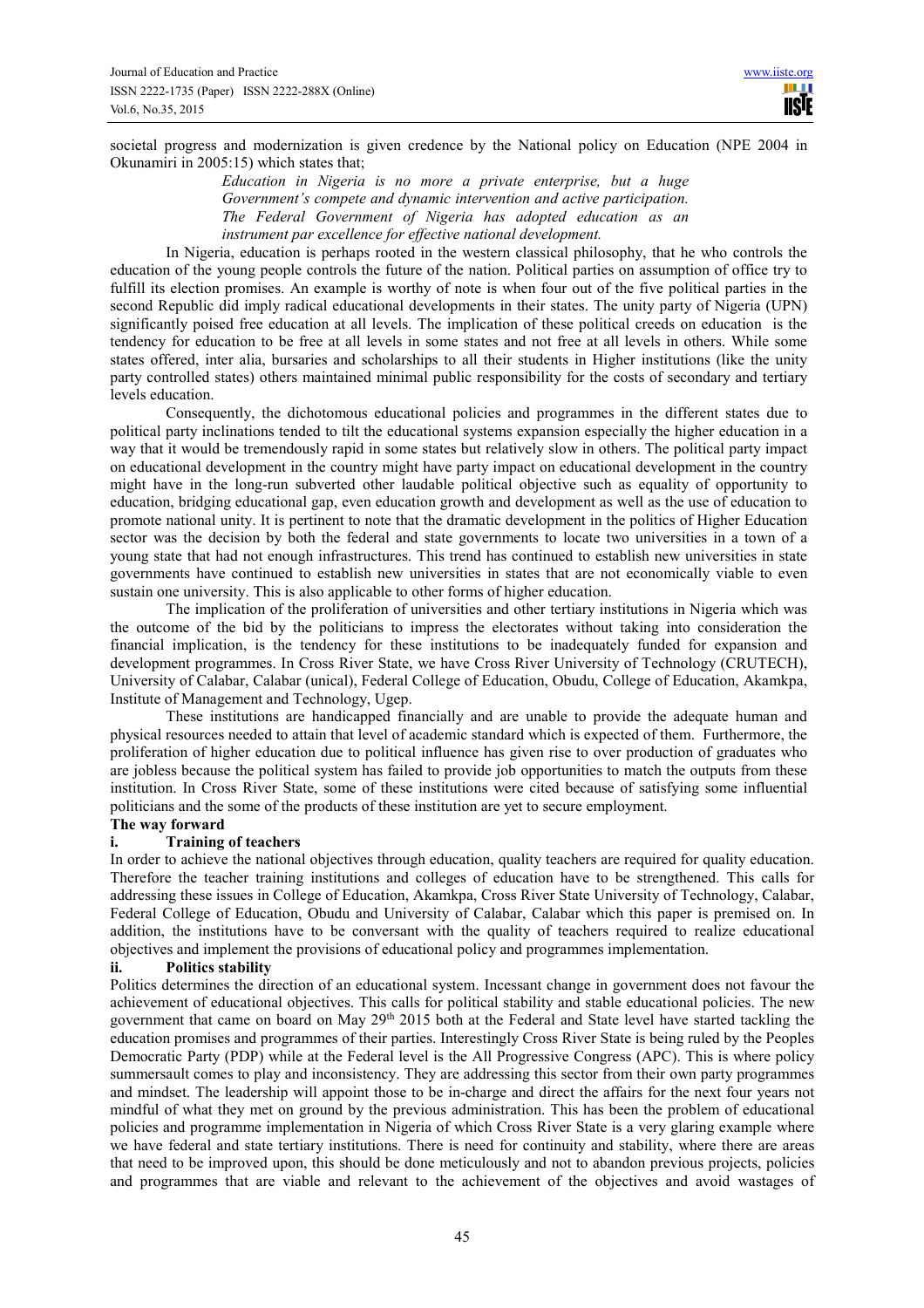manpower and materials.

- iii. There is an urgent need to update the state of our higher institutions and overhaul them by fighting the anomalies inherent in them in tandem with the realities on ground, needs of the nation and the wellbeing of the people. Universities should operate in a conducive atmosphere to be in a better position to seek the truth, understand the truth, impart the truth, uphold and sustain the truth. The search after truth is a fundamental responsibility of scholarship and inquiry. It calls for improved management of strategic plan for each university. There is also need for improved teaching and learning quality, support of innovation and moderation of teaching and learning activities with the aims of improving and relevance to graduate employment.
- iv. Increase in funding in the education sector to meet the UNESCO standard of 26% currently it is between 8%, 9% and 10%.
- v. The increase is to cater for infrastructural needs in these tertiary institutions and the training and retraining of academic staff and non-academic staff. The manpower needs attracts research, teaching and improvement in ICT and entrepreneurship education.

#### **Recommendations and Conclusions**

It is obvious that there already exists a library of informative suggestive suggestions made by experts that is capable of turning around the education sector. What is required is the political will to implement such proposals as the re-ordering of priorities in order to mainstream education, human capital development targeted at motivating the educational work force in particular the teachers whose rewards remain in heaven. There is the urgent need also to resuscitate the inspectorate division of the ministries of education which ought to regulate the performance and conduct of teachers and administrators.

Tertiary institutions and their supervisory agencies should ensure that the curricula are reviewed from time to time and that effective labour market mechanism, such as tracer surveys and regular consultation with employers and alumni, is indispensable for adjusting the curricula to meet the changing needs of the industry. There is need to emphasize and strengthen policies on entrepreneurship education with back up support with financing by relevant banking financial agencies in this direction. Otherwise the country will continue to face the challenge of turning out large numbers of unemployed graduates on yearly basis due to labour market gap mismatch and disconnect between these institutions and the employers of labour and enable these graduates to open shops and manage their own business, even when they cannot get paid employment. They should in turn be employers of labour.

#### **REFERENCES**

- Bassey, S. U. (2011). Leadership and corporate university Governance. In S. U. Bassey (eds), management of Higher Education in Africa. Uyo: Abaam Publishing Co.
- Chike-Okoli, A. (2009). Leadership for organizational Effectiveness. In J. B. Babalola, A. O. Ayeni (eds) Ibadan: Macmillan Nigeria Publishers Ltd.
- Durosaro, I. A., & Adeoye, E. A. (2008). National policy on Education and Administration of Guidance and Counseling in Schools: Overview and the way forward. In Adebayo, R. Lawal, Shehu, A. Jimoh, Solomon, A. Olorundare, Nike, Y. S. Ijaiya (eds), Educational Reforms in Nigeria. Past, present and future.
- Egonuwan, J. A. (1991). Public Policy Analysis: Concepts and applications. Benin-city S. M. O. Aka and Brothers Press.
- Ekpiken, W. (2015). Education Management A gencies in Nigeria. In C. P. Akpan, Okon, J. E. Ebuara, V. O. (eds) fundamentals of Educational Management. Calabar: University of Calabar Press.
- Federal Republic of Nigeria (2008). National Policy of Education. Lagos; NERDC Press.
- Kosemani, J. M., & Anuma, M. C. (2008). Politics of Education: The Nigerian perspective. Enugu: EL Demak
- Nwogbo, V. N. (2014). Basic concepts in Educational Administration and Management. In Glad, O. Unachukwu & Perpetua, N. Okorji (eds). Educational Management: A skill building Approach . Nimo: Rex Charles & Patrick Ltd.
- Ogbonnaya. N. O. (2014). Educational policy implementation in secondary school. In Glad O. Unachukwu, Perpetua, N. Okorji (eds), Educational Management: A skill building Approach. Nimo: Rex Charles & Patrick Ltd.
- Okwoi, A., & Ade, S. (2012). Management issues in Education. Makurdi: Aboki Publishers.
- Okwori, A. C. (2011). Conceptual and practical approach to educational planning. Makurdi: Aboki Publishers.
- Oriafo, S. O. (2003). Planning and implementation of policies in Nigeria and education: Issues, problems, prospects. Benin-city: Dasylva Influence Enterprises.
- Peretomode, V. F. (2012). Leadership: Principles and theoretical perspectives. Lagos: Onosomegbowho Ogbinaka Publishers Ltd.
- Uko, E. S. (2015). Leadership and motivation in the school organization. In C. P. Akpan, J. E. Okon., V. O,